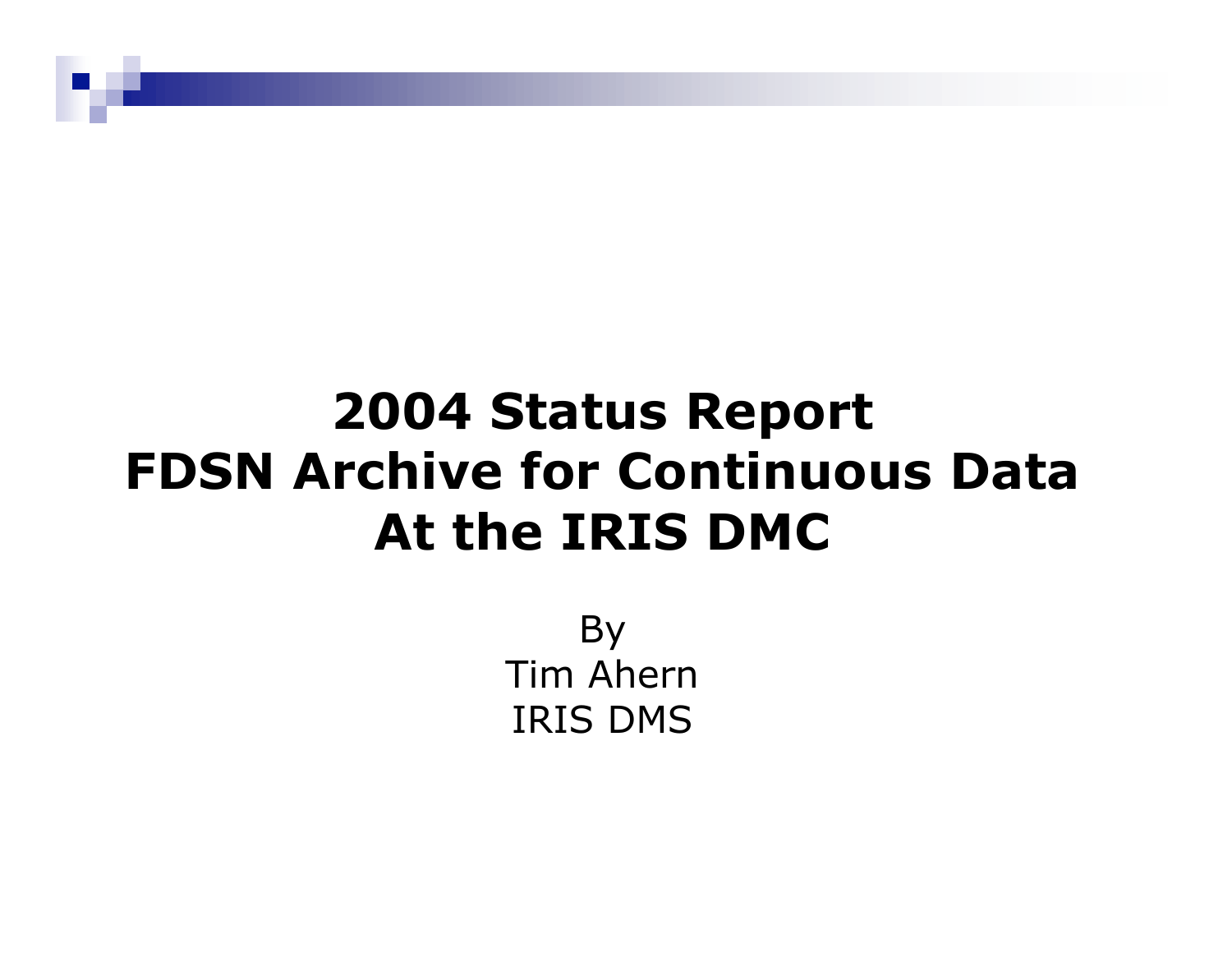# FDSN Data flow to the FDSN Archive at the IRIS DMC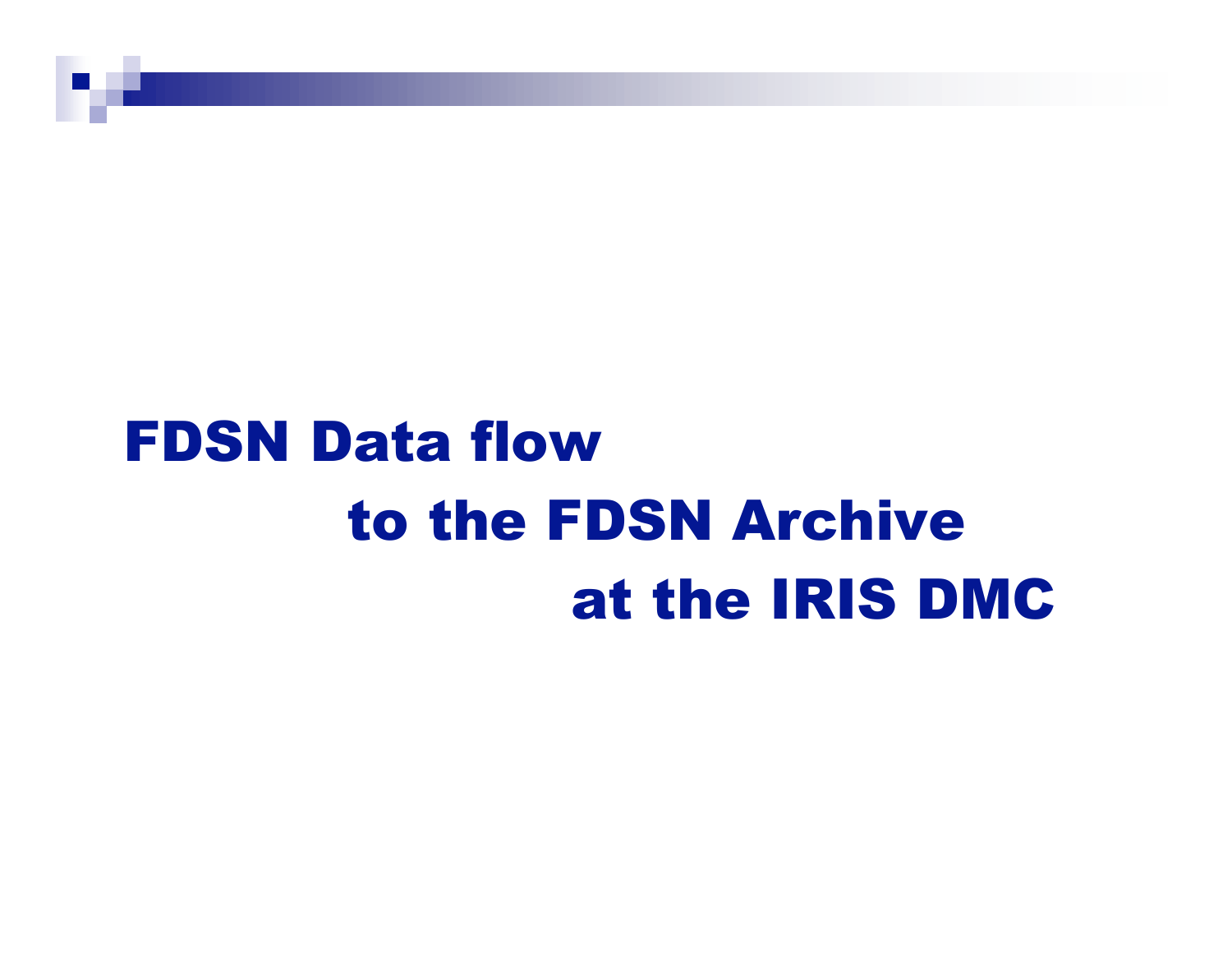### FDSN Data Holdings at the IRIS DMC as of July 31, 2004

| <b>Network</b>     | <b>Network</b><br>Code | <b>Real Time</b><br><b>Data</b> | <b>Starting Date</b> | <b>Ending Date</b> |
|--------------------|------------------------|---------------------------------|----------------------|--------------------|
| China              | CD or IC               | <b>Yes</b>                      | May 1986             | July, 2004         |
| Canada             | CN                     | No                              | <b>April 1982</b>    | July, 2004         |
| Czech Republic     | CZ                     | <b>Yes</b>                      | January, 1973        | July, 2004         |
| <b>GEOFON</b>      | <b>GE</b>              | <b>Yes</b>                      | September, 1993      | July, 2004         |
| <b>GEOSCOPE</b>    | G                      | No                              | May, 1982            | February, 2004     |
| Graefenberg        | <b>GR</b>              | No                              | January 1990         | July, 2004         |
| <b>IRIS</b>        | IU, II, GT             | Yes                             | January 1988         | July, 2004         |
| Italy              | MN                     | Yes                             | January 1990         | July, 2004         |
| <b>Netherlands</b> | <b>NL</b>              | <b>Yes</b>                      | January 1994         | July, 2004         |
| Pacific 21         | <b>PS</b>              | No                              | January 1990         | January, 2003      |
| Portugal           | LX                     | No                              | July, 2003           | April, 2004        |
| Switzerland        | <b>CH</b>              | <b>Yes</b>                      | January 2004         | July, 2004         |
| Taiwan             | <b>TW</b>              | Soon                            | March, 1996          | January, 2003      |
| <b>USNSN</b>       | US / LB                | Yes                             | January, 1993        | July, 2004         |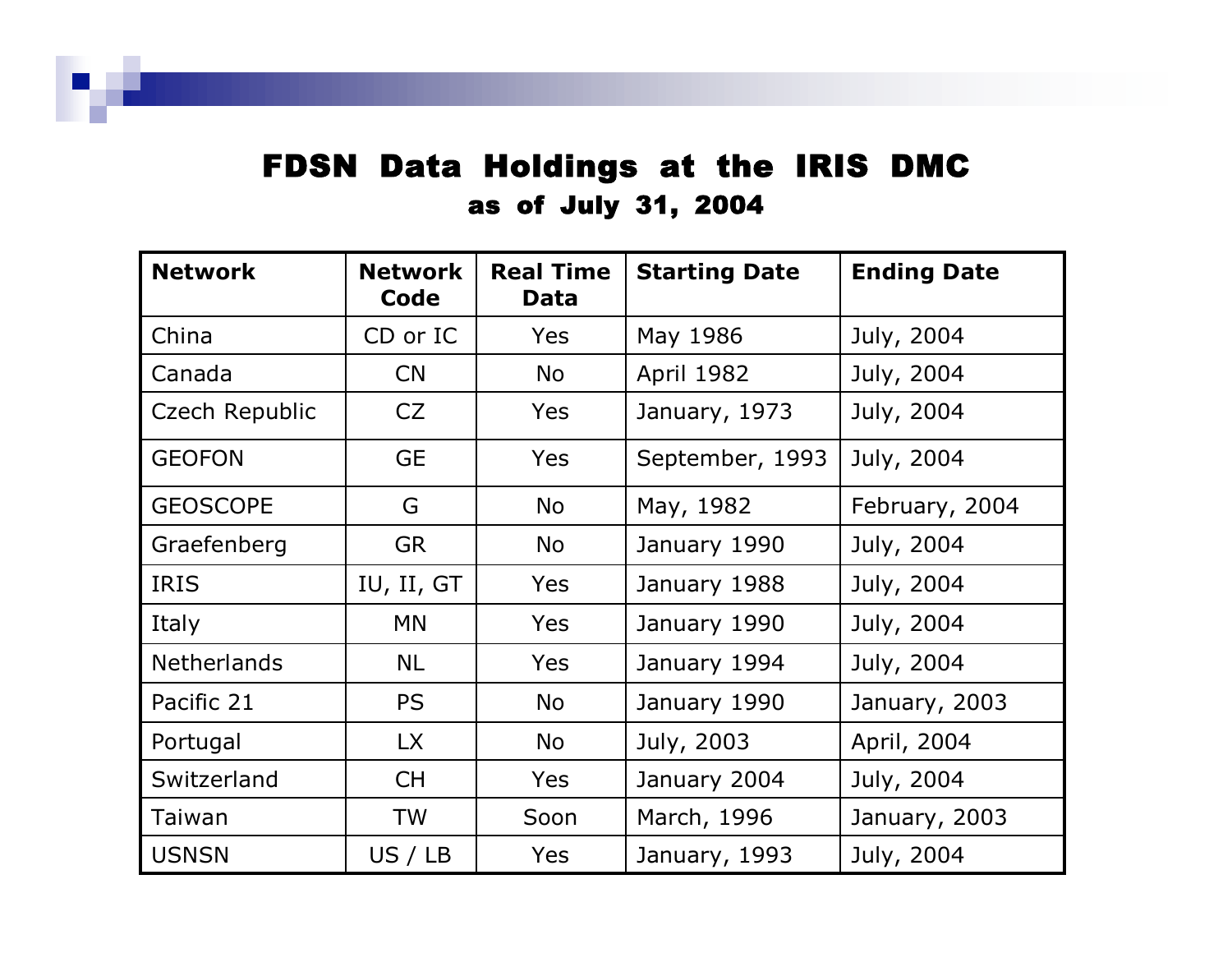## IRIS DMC Archive

### FDSN Shown as Yellow

**April 2002 24 terabytes**

as of July 31, 2004

### **July 2004 56.5 terabytes**



### **June 2003 38.7 terabytes**





Date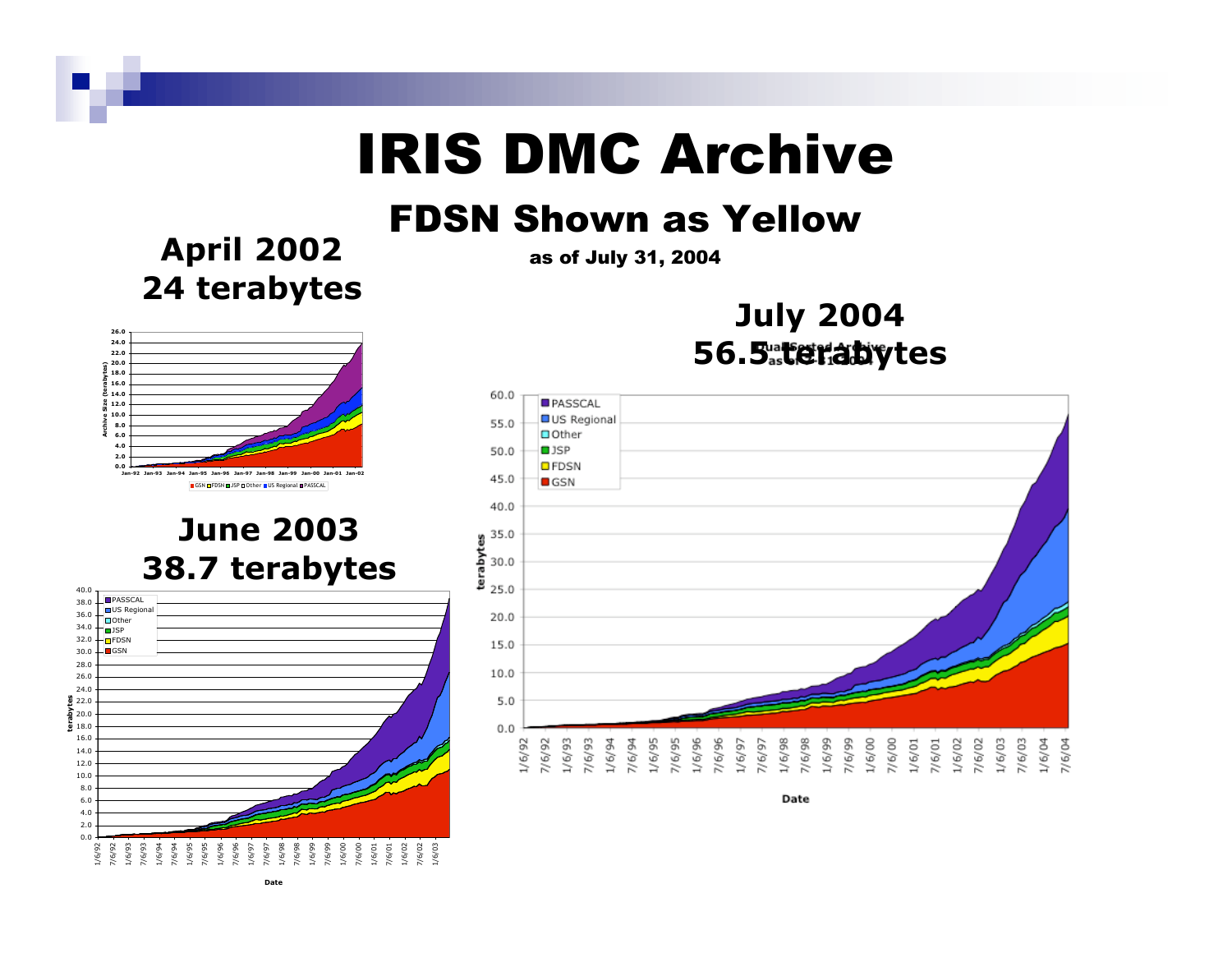## FDSN Dual Sorted Archive

**FDSN Archive Growth as of July 31, 2004**

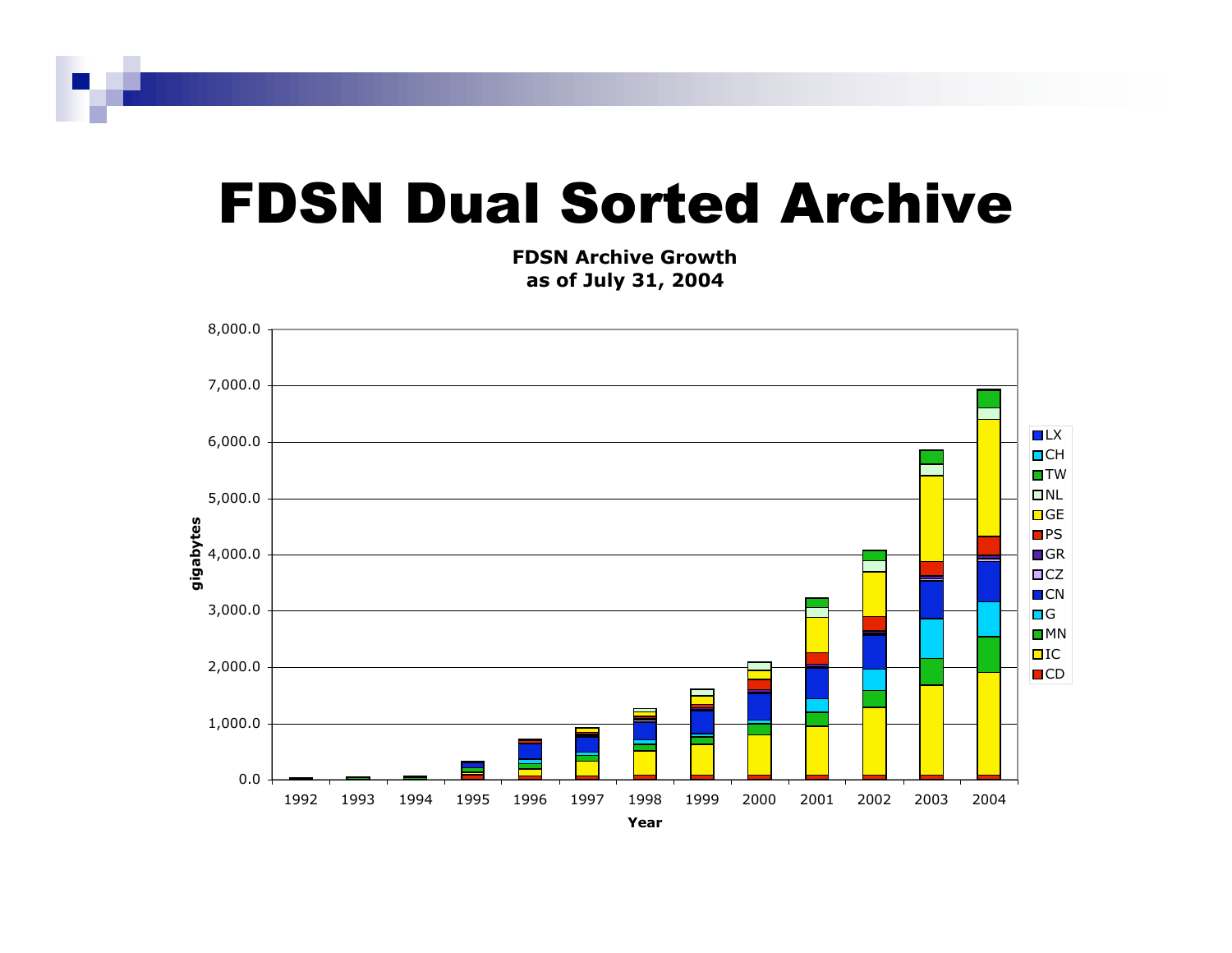#### **Yearly Increase in FDSN as of July 31, 2004**



**Year**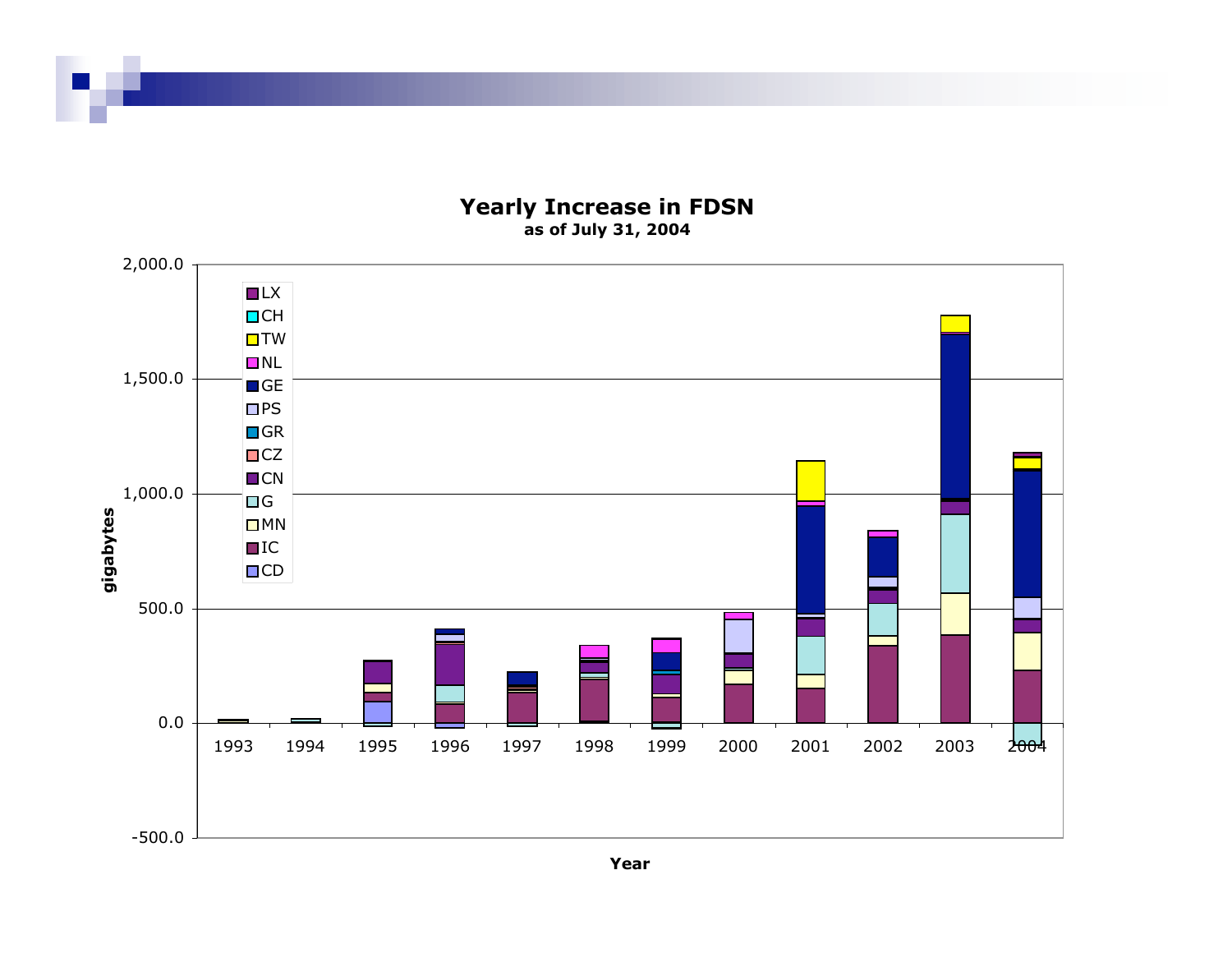# Request Servicing by the IRIS DMC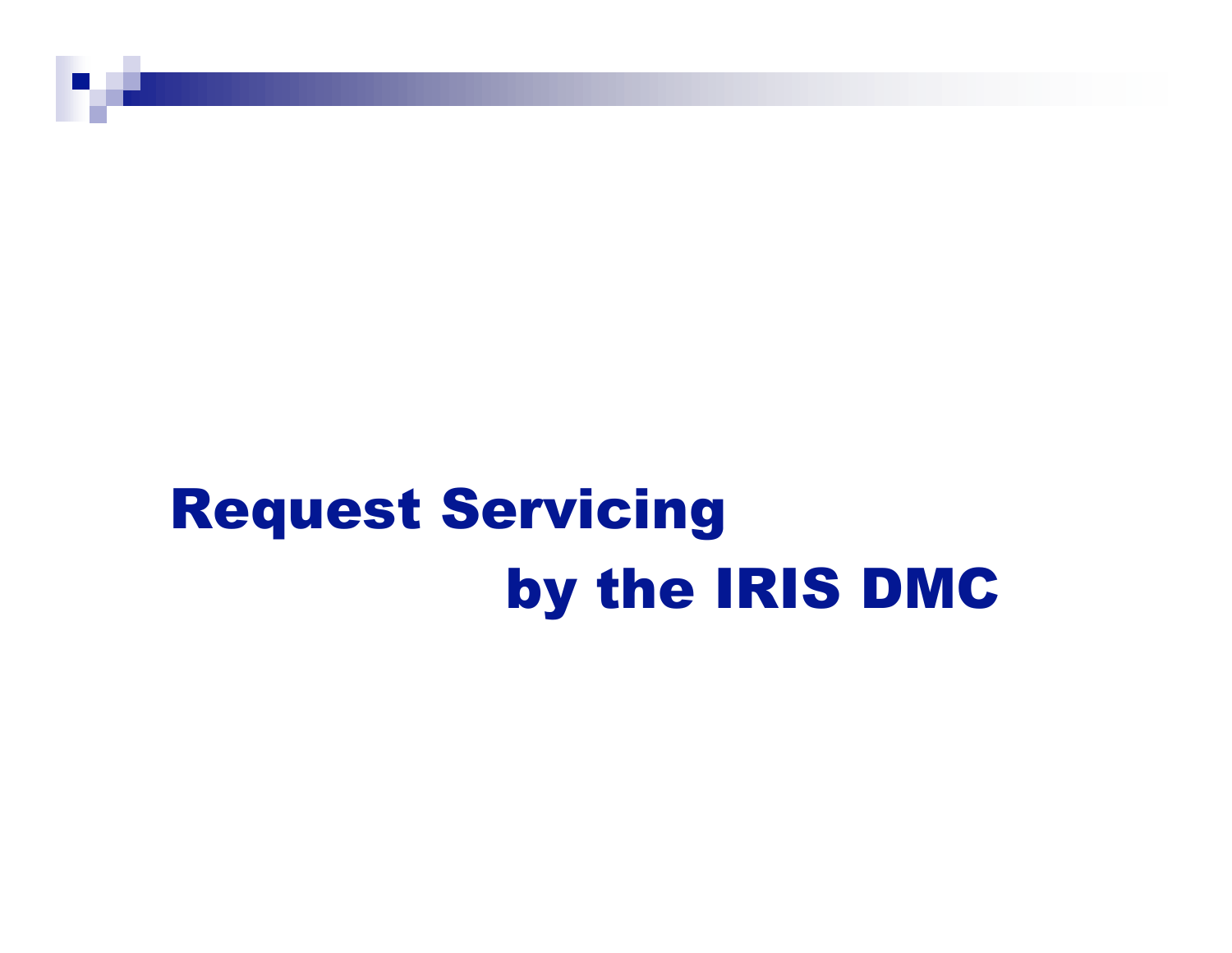## Data Organization at the IRIS DMC

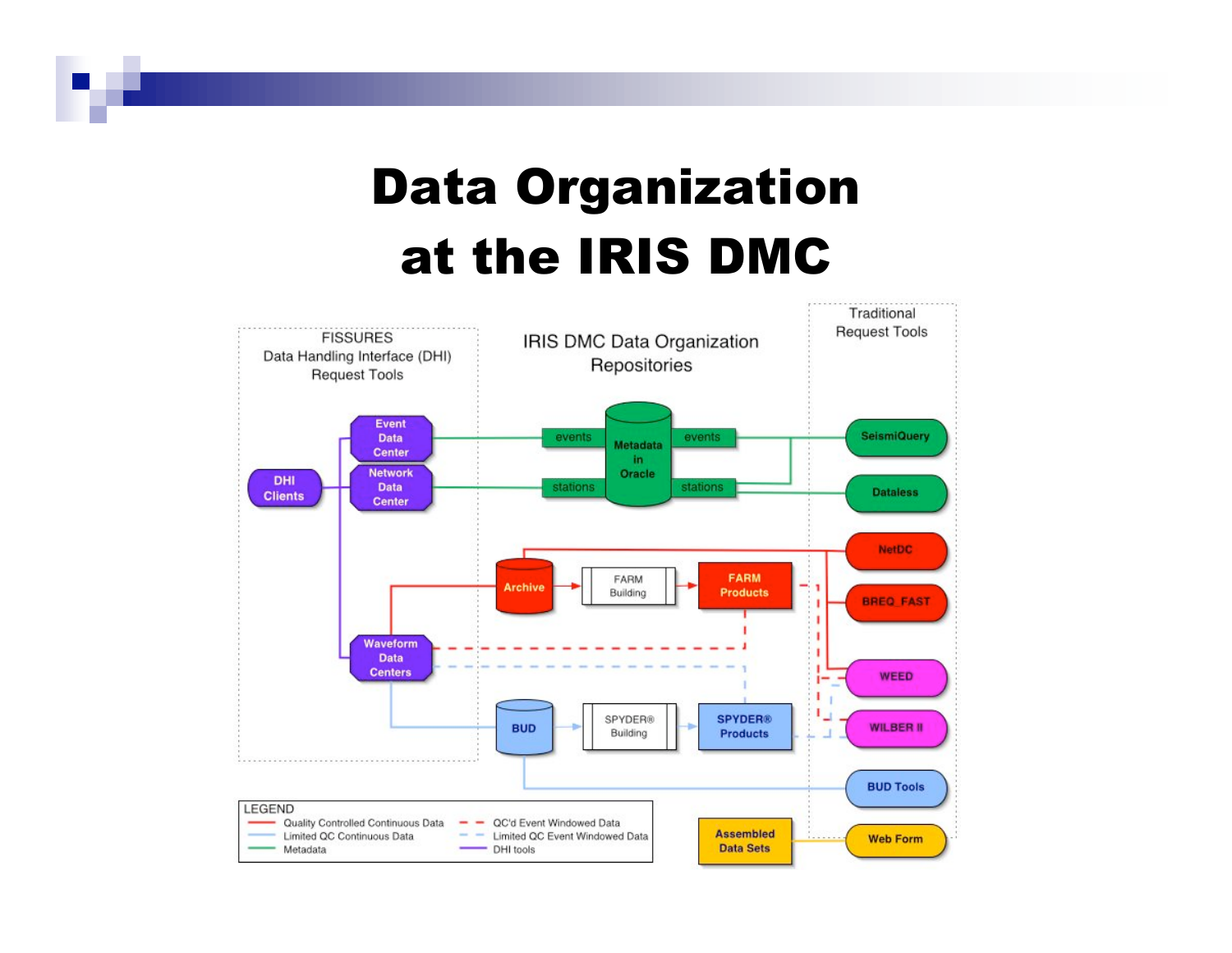### DMC Data Shipments

Projected as of July 31, 2004

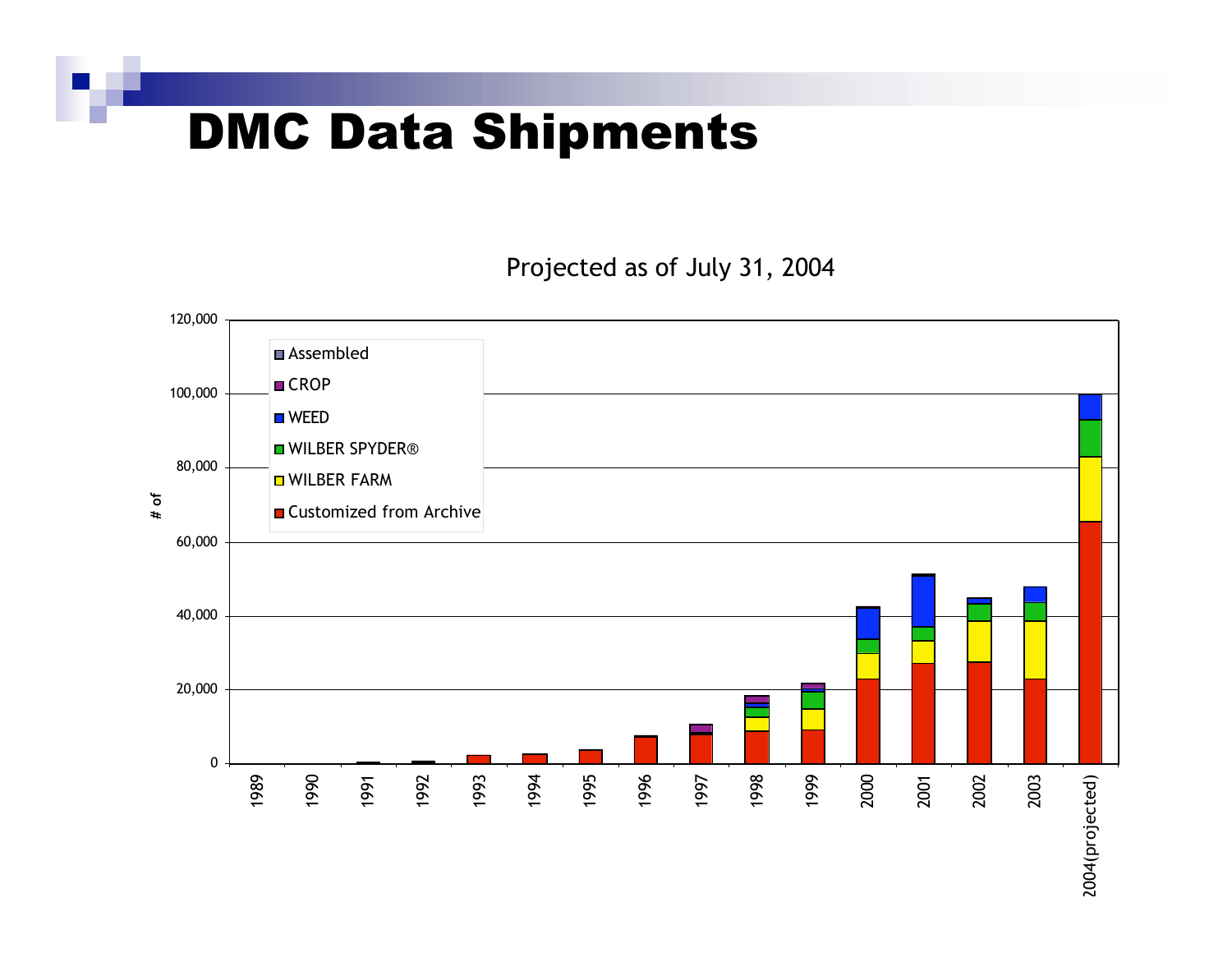### Streaming Data Shipments Increase



**Gigabytes Shipped through July 2004**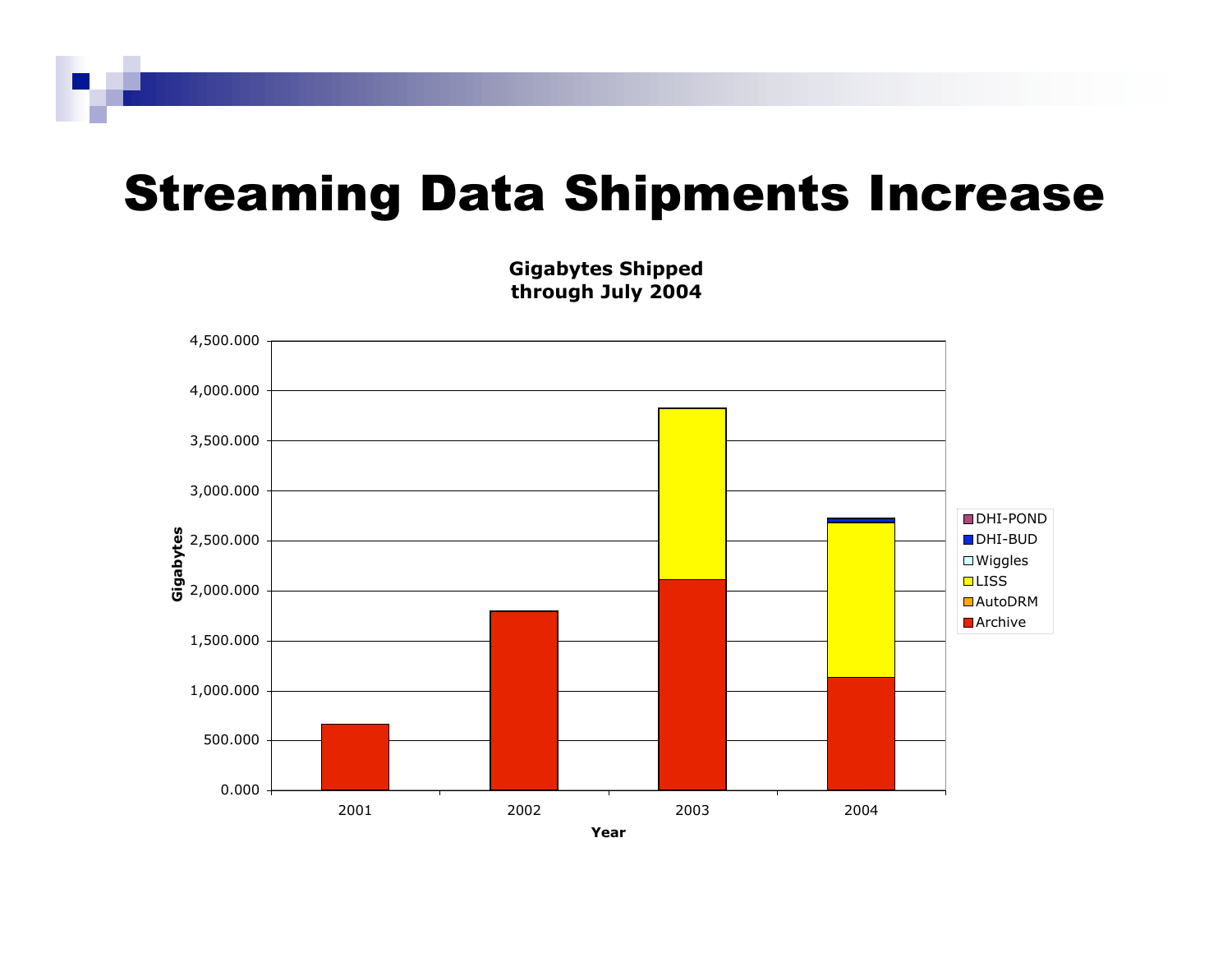# Shipments of Seismograms Begin to Increase

**Seismograms per year through July 2004**

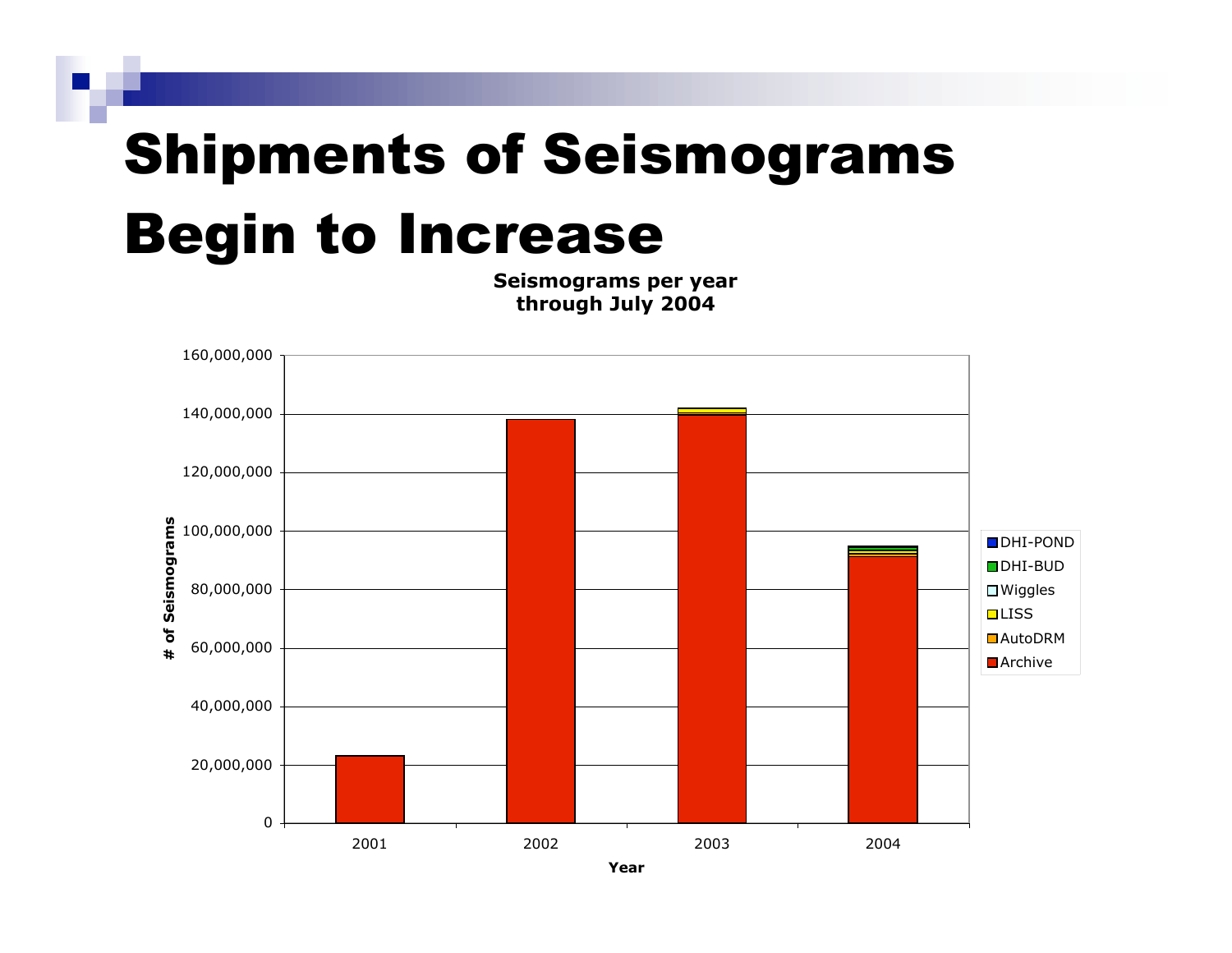### IRIS DMC Shipments Made Outside US